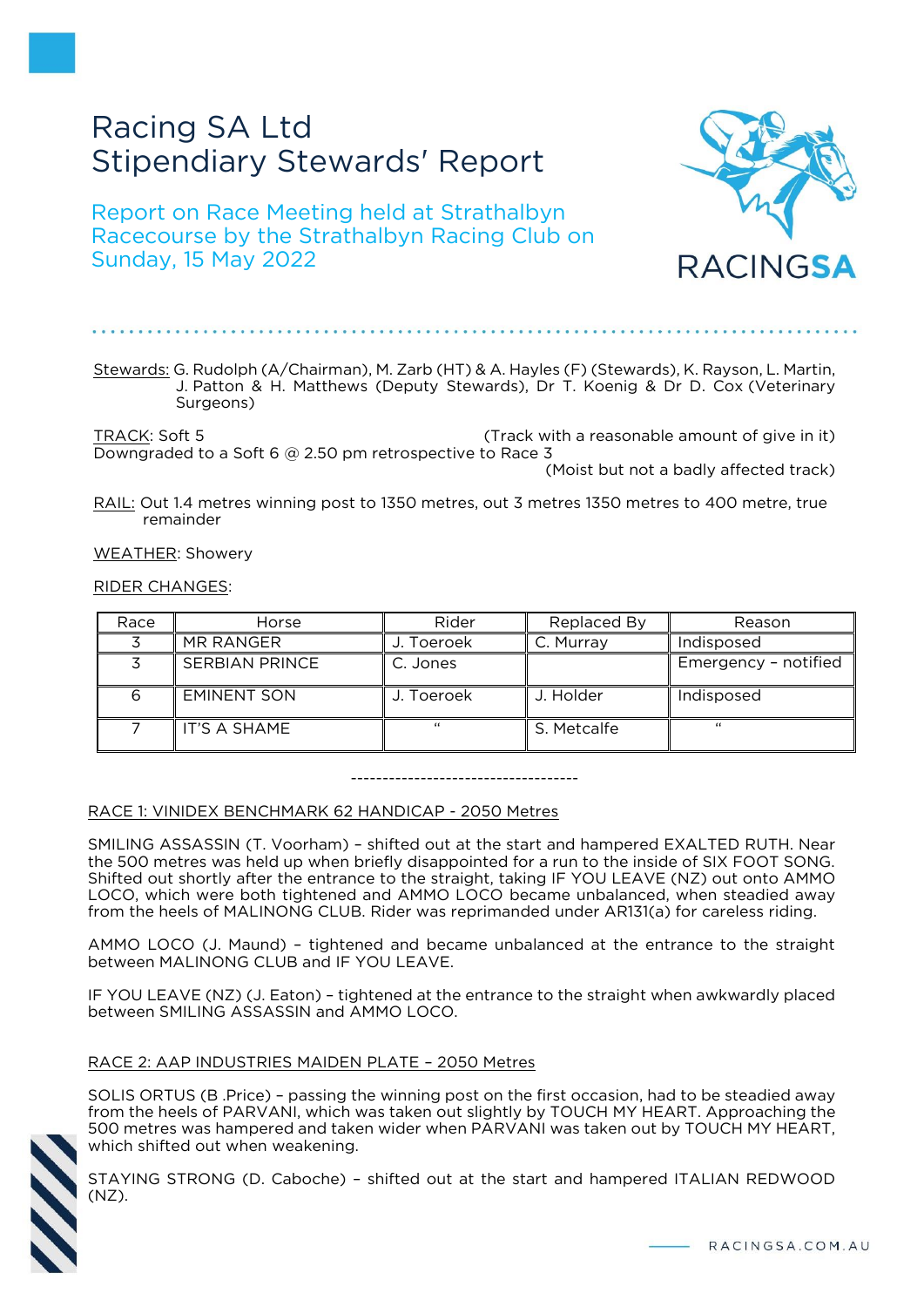# RACE 2: AAP INDUSTRIES MAIDEN PLATE – 2050 Metres (Cont'd)

ITALIAN REDWOOD (NZ) (C. Jones) - a post-race veterinary examination revealed no visible abnormalities.

MARDENE (K. Crowther) – made the crossing awkwardly at the 1400 metres. Laid in, in the early part of the straight. Trainer Mr B. Smart reported that the mare had sustained abrasions to the near hind leg.

PARVANI (J. Potter) - passing the winning post on the first occasion, had to be steadied away from the heels of TOUCH MY HEART, which shifted out. Bumped and taken out by TOUCH MY HEART, which was weakening passing the 500 metres.

TOUCH MY HEART (C. Murray) - Raced keenly in the early and middle stages of the event and passing the 1400 metres had to be steadied off the heels of MARDENE.

### RACE 3: DAVEY BENCHMARK 58 HANDICAP – 1600 Metres

DROP THE ORANGE (R. Hurdle) – underwent a pre-race veterinary examination and was passed fit to start. Briefly held up at the entrance to the straight. Shifted out under pressure over the concluding stages.

BUCKEYE NATION (S. Logan) – jumped away awkwardly.

## RACE 4: ADELAIDE BELT AND HOSE / PHILMAC MAIDEN PLATE – 1350 Metres

The start of this race was delayed by two minutes.

HONKY TONK RIO (J. Potter) – shifted in passing the 900 metres resulting in GOULBURN RIVER having to be steadied away from the heels of that runner. Rider was reminded of his obligation to provide sufficient clearance when crossing other runners.

VOODOO MOON (L. Neindorf) – raced wide without cover in the early stages of the event. Near the 1000 metres was taken wider and had to be steadied away from the heels of ROUGE RENARDE, which was taken out by JUST JAZZ. Rounding the turn near the 800 metres, became awkward and got its head up and ran out losing ground.

JUST JAZZ (M. Collett) – passing the 1000 metres, after improving up on the heels of HONKY TONK RIO, shifted out away from that runner hampering ROUGE RENARDE. Rider was spoken to with regards to exercising caution when improving up onto the heels of another runner.

LONDRES (NZ) (J. Eaton) – weakened in the straight. Rider could offer no explanation for the mare's disappointing performance, other than saying that LONDRES (NZ) did not travel well at any stage of the event. A post-race veterinary examination revealed no visible abnormalities.

RED ROOF (S. Metcalfe) - jumped away awkwardly. Held up rounding the home turn and in the early part of the straight.

ROUGE RENARDE (J. Maund) – passing the 1000 metres was taken wider by JUST JAZZ, which shifted out off the heels of HONKY TONK RIO.

GOULBURN RIVER (E. Annells) – passing the 900 metres had to be steadied away from the heels of HONKY TONK RIO, which shifted in when insufficiently clear.

SHEZ BETTY (B. Vorster) – approaching the 1200 metres was hampered and taken wider when JUST JAZZ shifted out.

SERBIAN PRINCE (C. Jones) – slow to begin. Near the 800 metres became awkwardly placed to the inside of the heels of FRENCH HORN, which was racing greenly.

# RACE 5: TEAM POLY CLASS TWO HANDICAP – 1200 Metres

The start of this event was delayed approximately two minutes.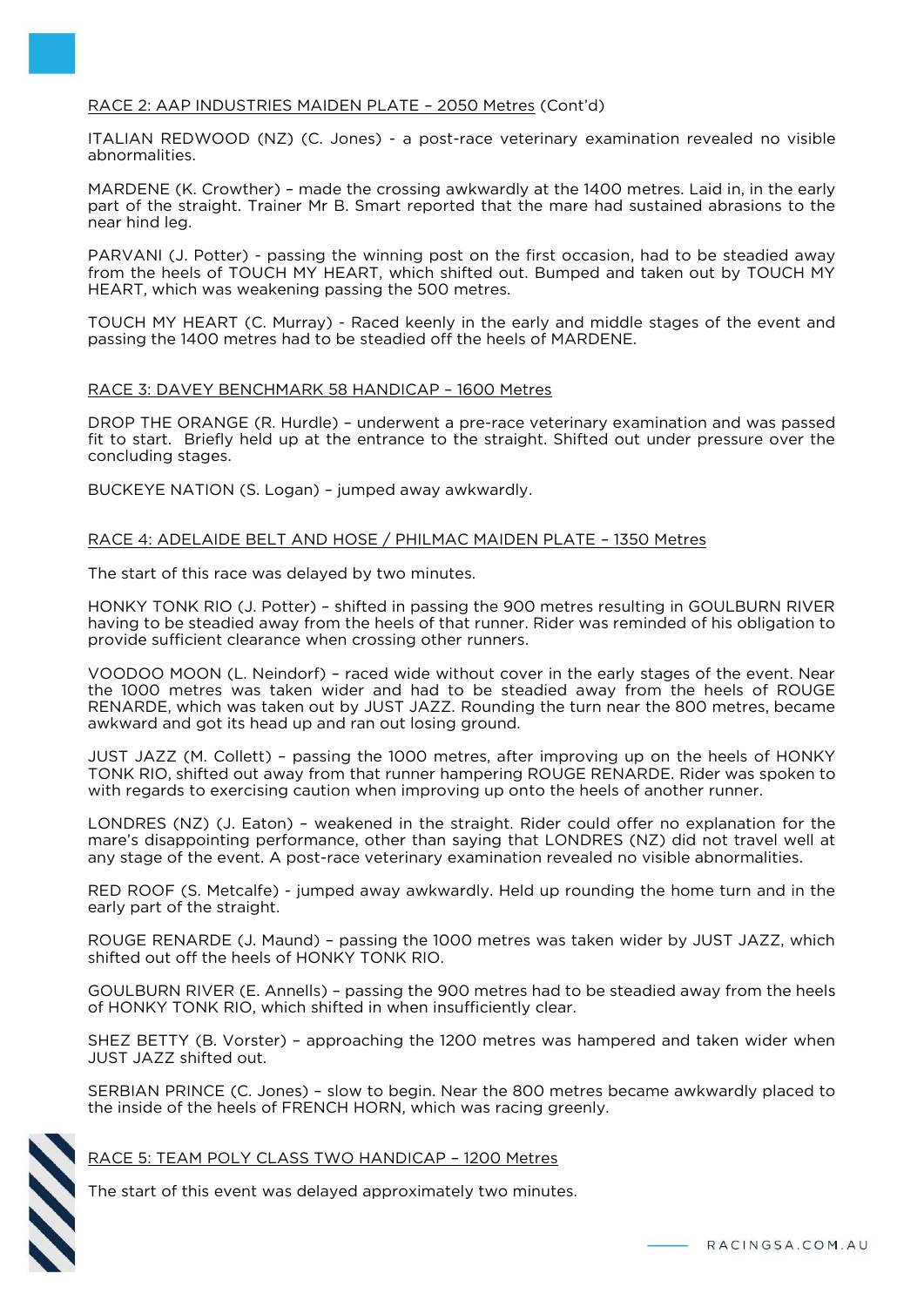# RACE 5: TEAM POLY CLASS TWO HANDICAP – 1200 Metres (Cont'd)

ONE MORE GRANDY (J. Potter) – slow to begin.

UTAH JOE (L. Neindorf) – slow to begin. Rider pleaded guilty under AR229(h) in that he made a false statement to the Clerk of Scales, Mr R. Cotton, as to whether he had weighed out with colours for this race and was fined \$500.

GOODARCHIE (S. Metcalfe) – Trainer Ms R. Day was reprimanded for presenting the gelding with visors, which were not part of the prescribed gear under AR206. Rider pleaded guilty to a charge under AR132(6)(b) in that she used her whip in an action that raised his arm above shoulder height and was reprimanded.

LORD ROSENTHAL (D. Caboche) - underwent a pre-race veterinary examination and was passed fit to start.

## RACE 6: NORMA GROUP / ORANGE PUMPS BENCHMARK 54 HANDICAP – 1100 Metres

The start of this event was delayed approximately two minutes.

VENUSIAN (R. Hurdle) – fractious in the barriers reared and struck its head. Underwent a pre-race veterinary examination and was found to be unfit to race. Acting on veterinary advice, Stewards declared VENUSIAN a late scratching at 4.09pm. Trainer Mr G. Lynch was advised that gelding would be required to trial to the satisfaction of the Stewards at an Official Trial prior to accepting for a future race.

SAND CAT (C. Murray) – when questioned regarding the performance of the mare, rider stated that despite riding SAND CAT along in the earlier stages, the mare only travelled fairly in a midfield position and was disappointing when placed under pressure approaching the home turn. He added that the mare which was resuming after a two month break, would benefit from the run. A post-race veterinary examination revealed no visible abnormalities.

EMINENT SON (J. Holder) – near the 150 metres had to be steadied off the heels of SKARA BRAE, which shifted in,

LIBERTY POWER (E. Wong) – accidentally dropped his whip passing the 100 metres.

CARTIER TIARA (S. Logan) – held up rounding the home turn and at the entrance to the straight before being shifted to the outside of the heels of SKARA BRAE to continue into clear running.

SKARA BRAE (P. Gatt) – slow to begin. Shifted in near the 150 metres when insufficiently clear of EMINENT SON, which had to be steadied. Rider was reprimanded under AR131(a).

CHASING STARS (J. Doyle) – raced greenly in the middle stages of the event and for some distance approaching the home turn.

# RACE 7: GRUNDFOS BENCHMARK 62 HANDICAP – 1350 Metres

CARBONE (C. Rawiller) – over-raced in the early and middle stages of the event. Crowded for room near the 75 metes when bumped by TABLE OF WISDOM, which was taken out by BON PEGASUS and SABAKU, which shifted in at the same time.

WONAEAMIRRI (A. Jordsjo) – over-raced in the early stages of the event. Near the 1200 metres had to be steadied away from the heels of BON PEGASUS. Raced wide without cover for some distance in the middle stages of the event.

BON PEGASUS (L. Neindorf) – over-raced in the early and middle stages of the event. Shifted out passing the 75 metres when insufficiently clear of TABLE OF WISDOM, which had to be checked and as a consequence, taking CARBONE out onto SABAKU. Rider pleaded guilty to a charge of careless riding under AR131(a) in that he shifted ground when insufficiently clear and was suspended from riding in races for a period to commence at midnight on Sunday, 15 May and to conclude at midnight on Sunday, 22 May 2022: a period of three meetings.



TABLE OF WISDOM (J. Holder) - had to be checked near the 75 metres when BON PEGASUS shifted out when insufficiently clear.